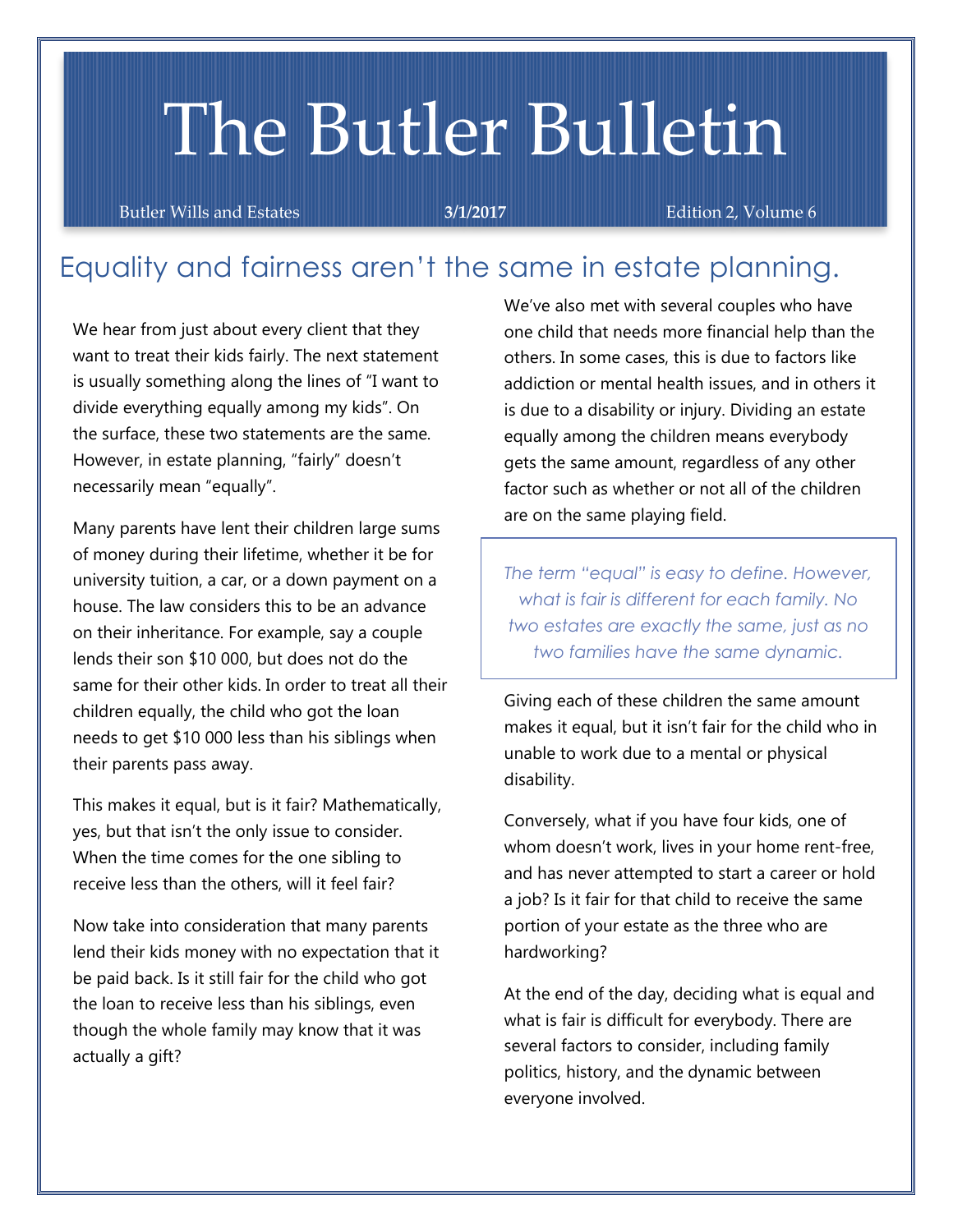## The Law Show

Starting in April, Butler Wills and Estates-is going to have its own weekly show on VOCM! So far it is tentatively named "The Law Show". We'll cover a variety of topics related to wills and estates law, including:

- 
- Enduring Powers of Attorney Land registry
- 
- Financial abuse Trust companies
- Business succession planning Common mistakes
- Probate Executor's duties
	-
- Elder law Estate administration
	-
	-

We're also going to discuss topics that apply to the legal system in general, such as:

- Understanding a lawyer's bill
- Legal terms
- Going to court
- What to do if your estate lawyer is no longer in practice

If there are any topics you'd like us to cover, please email your suggestions to [chelsea@butlerwillsandestates.com](mailto:chelsea@butlerwillsandestates.com) 

## Estate Tax Returns

Part of the executor's job is to file tax returns for the person who has passed away. Here is a list of returns that need to be filed by the executor. Keep in mind that executors are allowed to hire professional help when it comes to taking care of the estate, so if filing these taxes seems overwhelming you are well within your rights to

hire an accountant. This list is sourced from Lynne's blog, [www.estatelawcanada.blogspot.ca](http://www.estatelawcanada.blogspot.ca/)

1. T1 Terminal Return for the year of death. This is a **personal tax return** for the person who died, as opposed to his or her estate. It will cover the period starting on January 1 of the year of death and ending on the date of death. For example, if the person died on March 15, 2010, the return would cover the period of January 1, 2010 to March 15, 2010. This return is due on the later of either:

a) the normal filing deadline of April 30 of the year of death, or

b) six months after death.

2. Any T1 Returns for the deceased person for previous years that the deceased has not filed. They are due six months after death, but since they are already late and therefore subject to penalties and interest, it is best to get them filed as soon as possible.

3. Rights or Things Return. **This return does not apply to every estate**. It is a return that is filed when there were amounts due to the deceased person which were not paid to him or her yet at the date of death, and therefore were not included in the last T1 return. Examples of the amounts are unpaid work-in-progress for a professional person, dividends that were declared but not paid, and farm crops that were not yet harvested. This return is due on the later of either:

a) one year after death, or

b) 90 days after assessment of the T1 Terminal Return.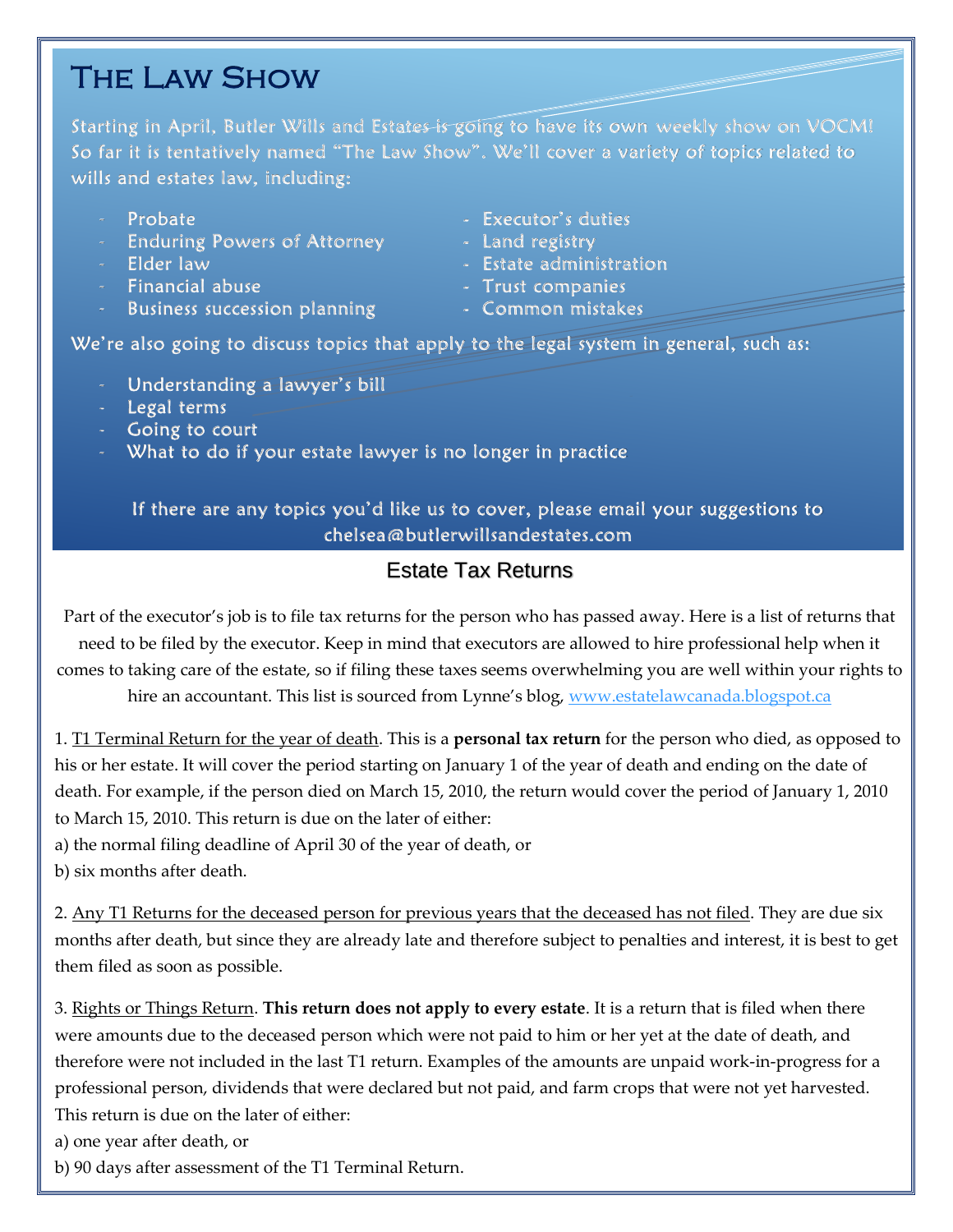#### What forms do I need to apply to be an administrator?

# What is Estate Administration?

The role of administrator is very similar to that of executor. We all know that an executor is chosen by someone while he or she is still alive, and named in that person's will as the individual who will take care of the estate. When an administrator is needed, it is because someone died without a will

Since there is no will naming someone to take care of the estate, someone has to volunteer. There are specific rules as to who has priority to do this, based on factors such as whether or not the deceased person was legally married, if his/her parents are still alive, etc.

For example, if someone dies who was legally married, his/her spouse is the first person with the right to be the administrator. If the person wasn't legally married, his/her children are the first to have the right to apply. If there is no spouse and no children, his/her parents have the right to apply.

Once it has been determined who will be volunteering to be the administrator, this person needs to apply to the court for permission to perform the same duties as an executor. The application is similar to that of applying for probate, in that there is a package of forms that goes to the probate registry at the courthouse, there is a fee paid based on the value of the estate, and a judge signs a grant.

Often a situation arises where the person who has the first right to apply doesn't want to be the administrator. This problem is solved simply by having this person sign a consent form stating that he or she is alright with another person being the administrator.

Applying for administration can be complicated due to the amount of legal paperwork involved. Many people choose to hire a lawyer.

However, if the estate is fairly straightforward and you feel comfortable managing the application alone, you can apply to the court without the aid of a lawyer.

The exact forms you need will depend on the situation, such as if a previous administrator was appointed but is unable to complete the estate, if there is no will, or if a will was made but did not name an executor.

The most common situation is one in which a person passed away without a will. The following forms are needed to apply for administration in this situation.

1. Notice of Application

This form tells the court who you are, who has passed away, and what you are applying for. It is the first item you submit to the court. Five full business days later you can submit the rest of the application.

2. Petition

This is the main document in your application. It includes who you are, who passed away (as well as when and where), the value of the estate, who the next-of-kin is, and who is entitled to a share of the estate.

3. Affidavit

An affidavit is a document that you swear to be true. In this case, you are swearing that you know what is in the petition, and that it is true.

4. Inventory

This lists all of the assets in the estate, with their value on the day the person died. The total amount is what the court fee is based on.

5. Oath of Administrator

Essentially, the oath is a document where you swear to administer the estate to the best of your ability. You swear to be honest.

6. Bond

Since the deceased person did not get to choose someone they trust to handle their estate, the person applying needs to be bonded. You can get two people to sign as sureties, or you can obtain a bond from an insurance company. Either way, the bond covers the debts of the estate in the event that the administrator takes off with all of the money in the estate.

7. Order

This form is what the judge signs to grant the administration. It says who you are, who passed away, and that the order is approved.